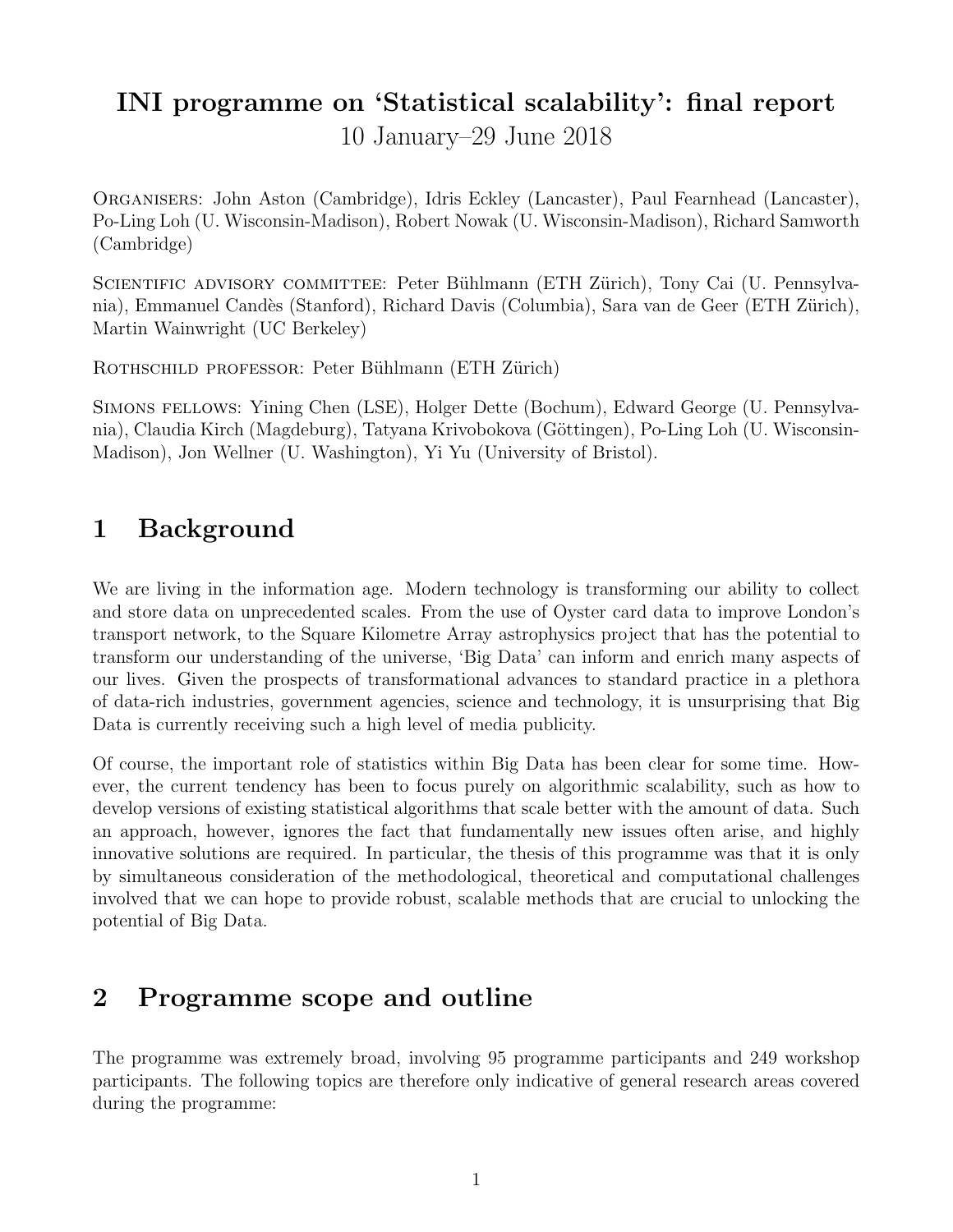STATISTICAL INFERENCE AFTER MODEL SELECTION: For many years, it has been a relatively standard practice among applied practitioners to carry out exploratory data analyses in which many different statistical models are fit to a particular dataset, before some model selection algorithm such as Akaike's Information Criterion (Akaike, 1974) is applied to settle on a final model. The difficulty is that uncertainty in parameter estimates is then often reported without reference to the model uncertainty, thereby underestimating the true uncertainty and leading to overconfident conclusions. In Big Data situations where thousands of variables may or may not be needed to adequately capture the data generating mechanism, the perils of naively reusing the same data for model selection and quantifying uncertainty in parameter estimates become even more severe. Of course, one solution is simply to split the sample into two parts, and carry out the model selection and parameter estimation on disjoint sets of observations, but this has always proved unpopular with practitioners due to the reduced 'final' sample size. Very recent developments, e.g. Berk et al. (2013), Zhang and Zhang (2014), Lee et al. (2016), Yu, Bradic and Samworth (2018), Janková and van de Geer (2018) have proposed innovative solutions to this crucial issue in different contexts, and we anticipate significant work in the coming years to develop these ideas to fruition.

Fundamental trade-offs between statistical and computational efficiency: Several other very recent works (e.g. Berthet and Rigollet, 2013; Chandrasekaran and Jordan, 2013; Wang et al., 2016) have sought to quantify trade-offs between statistical and computational efficiency. In one formulation, it is now known that in many common problems in the analysis of Big Data, such as Sparse Principal Components Analysis, and under a widely-believed hypothesis from computational complexity theory, there are regimes in which no randomised polynomial time algorithm can attain the statistically optimal minimax rate of convergence. Such results both create fascinating connections between statistics, theoretical computer science, and information theory, and have fundamental implications for the design of practical algorithms for handling Big Data.

MODEL MISSPECIFICATION: Data generating mechanisms that underpin Big Data are inevitably enormously complex, and the best statisticians can hope for is that their models represent a useful approximation, and that their methods are robust to departures from these models. It is therefore of great interest to understand how statistical procedures behave when the underlying statistical model is misspecified. One might hope, for instance, that an estimator would converge to the closest element of the statistical model to the true data generating process, in some appropriate sense. Such ideas are relatively familiar in the context of convex models, and certain results (e.g. Dümbgen et al., 2011) are now available in non-convex settings. Nevertheless, given the popularity of non-convex regularisation techniques in modern high-dimensional sparse models (e.g. Loh and Wainwright, 2013), there is current interest in providing greater understanding in these and other related inference problems to inform the development of robust statistical methods.

HETEROGENEITY: Another prototypical feature of Big Data is its heterogeneity. These departures from stylised traditional statistical models of independent and identically distributed observations may take many forms, but include missing data, changepoints, and data combined from multiple sources. Work on these critical issues for the analysis of Big Data is only just beginning (e.g. Städler et al., 2014; Killick et al., 2012; Meinshausen and Bühlmann, 2015; Wang, Yu and Rinaldo, 2017; Wang and Samworth, 2018), and even in examples such as changepoints where the problems have been well studied in simple, univariate contexts, interesting new phenomena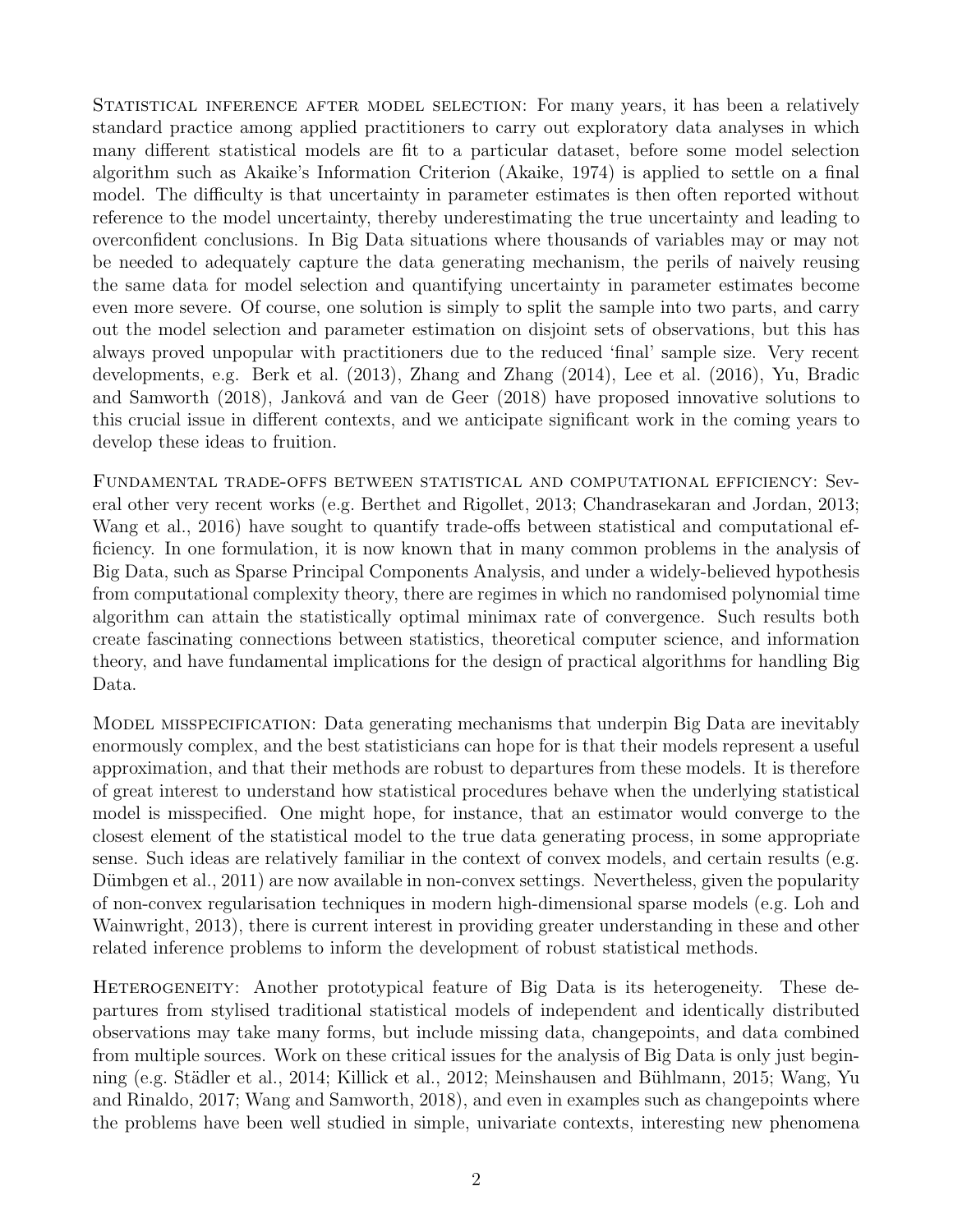emerge in large-scale data settings (Aston and Kirch, 2018).

New data types: Along with the colossal increases in data volumes, a feature of 21st century data is that they come in widely differing types. In handwriting or speech recognition, for instance, it is often most convenient to model observed data as realisations of random functions; functional data analysis has therefore become an increasingly important area (Ramsay and Silverman, 2005). In other applications such as astrophysics, data may live naturally on a low-dimensional manifold within a higher-dimensional ambient space; the extent to which algorithms can exploit the intrinsic low-dimensional structure is therefore of interest (Genovese et al., 2012). These are important examples of situations where a good understanding of the underlying geometry is crucial for statistical inference. Moreover, recent advances in healthcare technology have sharpened the focus and need for robust methods for processing complex images, which often also possess temporal dependence, such as in the case of fMRI data (e.g. Worsley et al., 2002).

#### Workshops and other events

The workshops represented high points within the context of the entire programme: a chance for researchers to disseminate their latest ideas to a wider audience and to inspire problems to work on over the subsequent weeks and months.

WORKSHOP 1: THEORETICAL AND ALGORITHMIC UNDERPINNINGS OF BIG DATA (15-19 January). Organisers: Francis Bach, Sara van de Geer, Richard Samworth

This opening workshop served two purposes: first, participants had the chance to describe key recent advances in methodology and algorithms for handling large, complex data structures, along with their theoretical underpinnings. Second, participants were encouraged to use this opportunity to map out what they saw as some of the most important directions to be pursued in the remainder of the programme.

WORKSHOP 2: STATISTICS OF GEOMETRIC FEATURES AND NEW DATA TYPES  $(19-23 \text{ MARCH})$ . Organisers: John Aston, Richard Davis, Axel Munk

Examples of the new data types facing practitioners, and the geometries they induce, were described above. This was an opportunity for practitioners to learn about the latest developments in these and other challenges, and for more mathematically-oriented scientists to discover the most important new data types that can shape their own research agendas.

Workshop 3: Big Data challenges: heterogeneity, model misspecification and changepoints (16–20 April). Organisers: Peter Buhlmann, Idris Eckley, Po-Ling ¨ Loh

As mentioned above, models for Big Data are often rather simplistic, and fail to capture the full complexity of the data generating mechanism. This workshop allowed participants to identify and present progress on some of the outstanding challenges in ensuring robustness of modern statistical methods; a recurring theme of the workshop was how to extend methods in univariate changepoint detection to more complex data types.

This workshop was held in the beautiful setting of Low Wood hotel in the Lake District.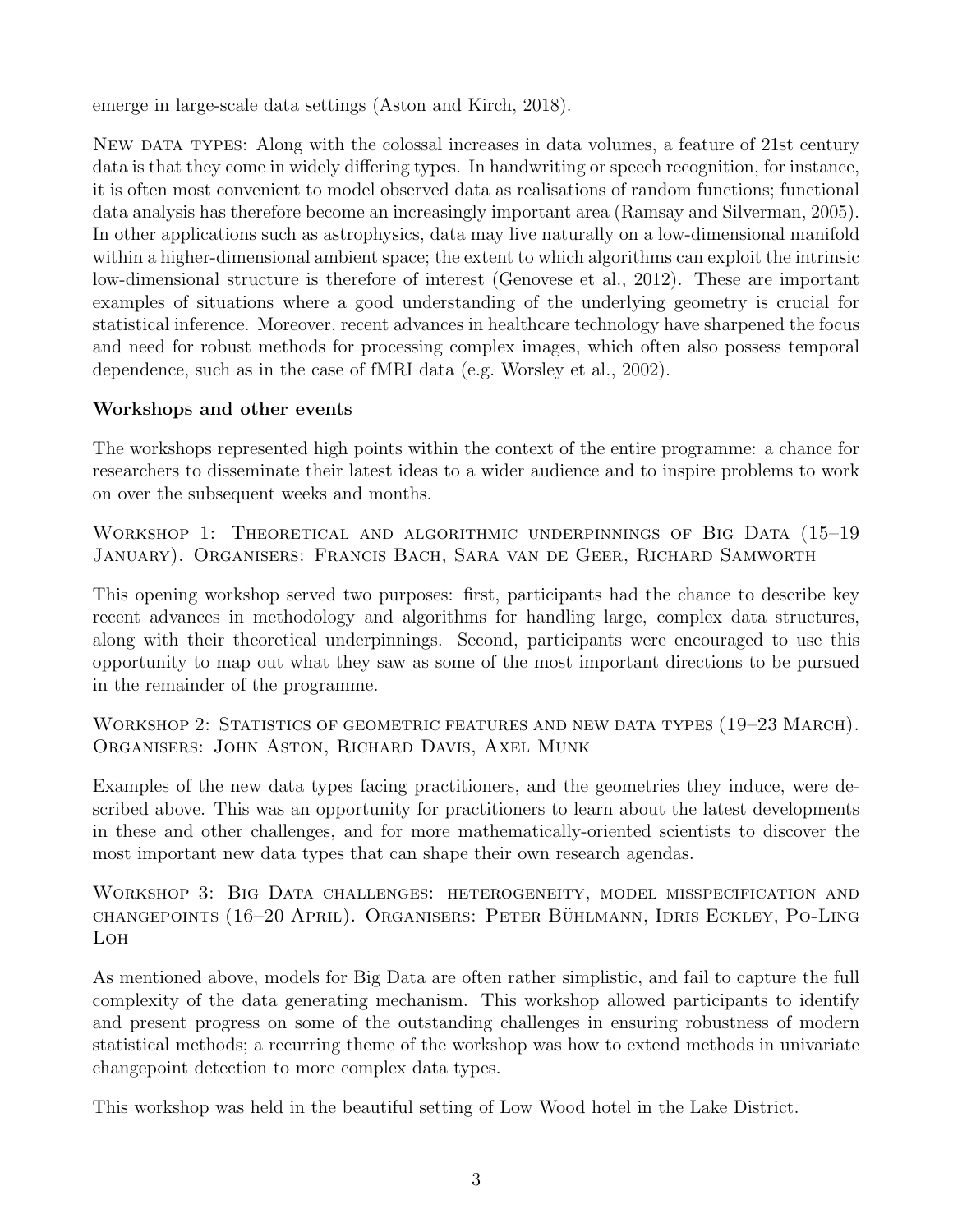### WORKSHOP 4: FUTURE CHALLENGES IN STATISTICAL SCALABILITY (25-29 JUNE). PAUL Fearnhead, Robert Nowak

The programme concluded with a vision of the future. On the one hand, it summarised how recent advances in the mathematical sciences can be exploited by practitioners suffering from a data deluge; on the other, participants presented outstanding challenges facing the discipline in the coming years.

#### Open for Business days

In conjunction with the Turing Gateway to Mathematics (and in particular, Lissie Hope, Jane Leeks and Clare Merritt), two Open for Business Days were held during the programme. The first was on 'Big Data and the role of statistical scalability' (28 February), and the second was on 'Statistical scalability for streaming data' (21 June). Here, talks were mainly given by practitioners from the public sector and industry on the manifold challenges they face in extracting useful information from their colossal data sets. Particular topics included discussion of challenges and opportunities in using data to better inform drug development and personalised medicine, and to diagnose faults and security threats on IP networks. These Open for Business days provided excellent opportunities for interdisciplinary engagement and collaboration.

#### ROTHSCHILD LECTURE

Another significant highlight of the programme was the Rothschild lecture, delivered on 22 June by Peter Bühlmann. Peter spoke on the topic of 'Causality, invariance and robustness', and described both some of the fascinating history of causation in statistics, and also new ways in which heterogeneity can be expoited for causal inference.

#### Regular seminars

Outside of the workshop weeks and special events, we had a regular schedule of two seminars per week. As well as regular research talks, these times allowed more junior researchers to present their work in a more informal setting, and more established researchers to give tutorial lectures.

#### SOCIAL ACTIVITIES

The programme participants very much enjoyed the regular tea and cakes in the Isaac Newton Institute, as well as regular dinners, punting outings and trips to watch the May Bumps, to name just a few!

#### Scientific outcomes

Many participants commented on the oustanding environment and research facilities provided by the Isaac Newton Institute for the purposes of collaboration and interaction. The layout of the building really helps people to meet and start chatting, and the release from regular university duties, the support provided by the INI staff and the proximity of both the excellent Betty and Gordon Moore library and (of course!) free coffee are all conducive to research ideas and productivity. Progress was made on problems of machine learning debugging, scale calibration in robust regression, multivariate ranks, changepoint detection, estimation of stationary covariance matrices, partial least squares for classification, the need to automatically identify appropriate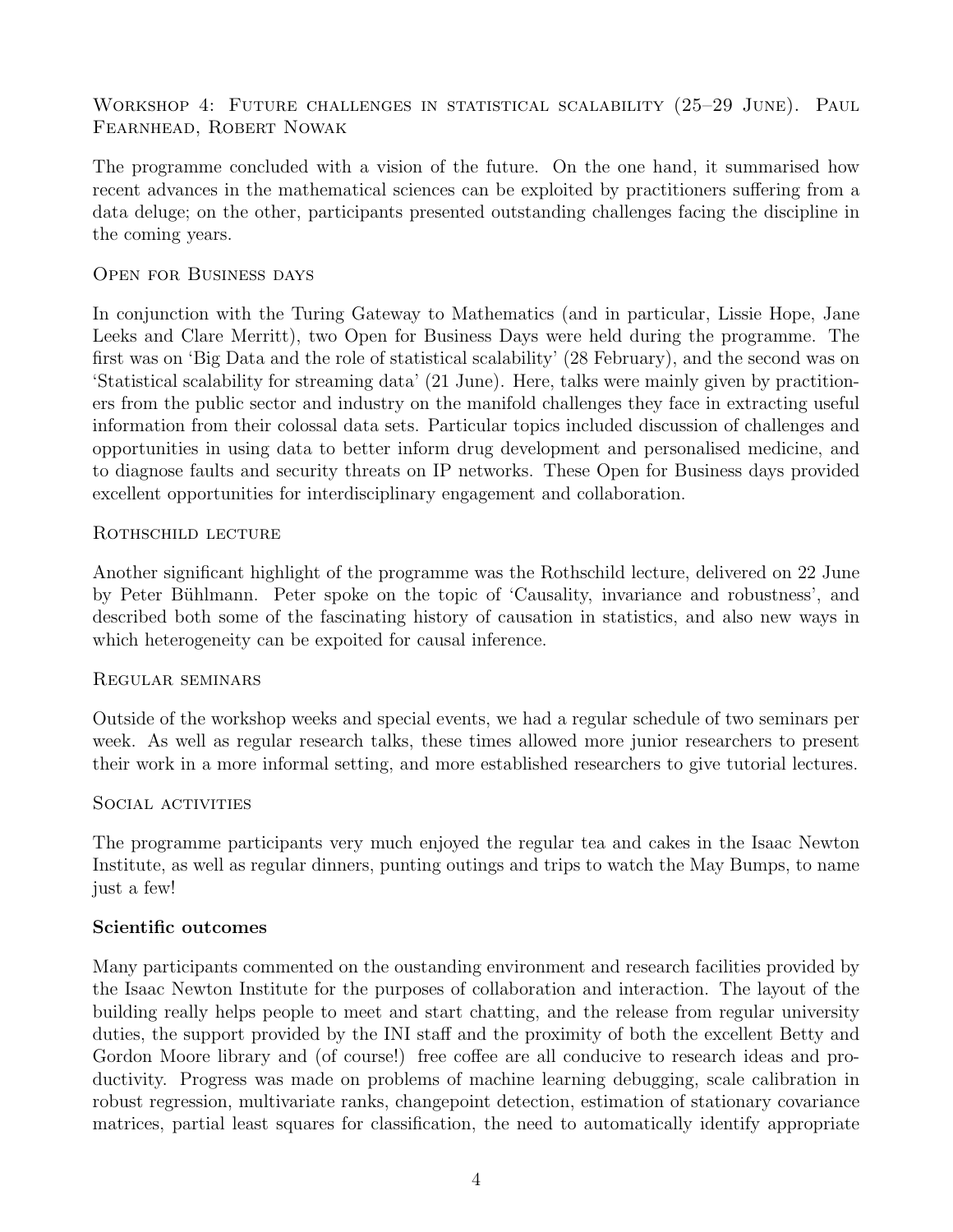structure in Big Data, bringing ideas from category theory and theoretical computer science into scalable statistical computation, and shape-constrained estimation, among many others. Several talks were mentioned as particular highlights, including those by Tim Cannings (U. Southern California) on 'Classification with imperfect training labels', Adam Sykulski (Lancaster) on 'Spatiotemporal modelling and parameter estimation of anisotropic particle trajectories' and Guy Bresler (MIT) on 'Reducibility and computational lower bounds for problems with planted sparse structure'. The fact that the talks are streamed is an invaluable resource.

Several international programme participants gave seminars at other UK universities, including York, Lancaster, LSE, Glasgow and Bristol. It was also beneficial that the other concurrent INI programme, on 'Uncertainty quantification for complex systems: theory and methodologies', was on a loosely cognate area, and there was plenty of fruitful interaction between the programmes.

It was extremely rewarding to see that the programme participants felt they benefited so greatly from the Statistical Scalability programme, and we thank the Isaac Newton Institute staff for all their hard work on our behalf.

# References

- Akaike, H. (1974) A new look at the statistical model identification. IEEE Trans. Automatic Control, 19, 716–723.
- Aston, J. A. D. and Kirch, C. (2014) High dimensional efficiency with applications to change point tests. Electron. J. Statist., 12, 1901–1947.
- Berk, R., Brown, L., Buja, A., Zhang, K. and Zhao, L. (2013) Valid post-selection inference. Ann. Statist., 41, 802–837.
- Berthet, Q. and Rigollet P. (2013) Complexity theoretic lower bounds for sparse principal component detection. J. Mach. Learn. Res. W&CP, 30, 1046-1066.
- Chandrasekaran, V. and Jordan, M. I. (2013) Computational and statistical tradeoffs via convex relaxation. Proc. Nat. Acad. Sci.,  $110$ , E1181–E1190.
- Dümbgen, L., Samworth, R. and Schuhmacher, D. (2011) Approximation by log-concave distributions, with applications to regression. Ann. Statist., **39**, 702–730.
- Genovese, C., Perone-Pacifico, M., Verdinelli, I. and Wasserman, L. (2012) Minimax manifold estimation. *J. Mach. Learn. Res.*, **13**, 1263–1291.
- Jamieson, J., Malloy, M., Bubeck, S. and Nowak, R. (2014) lil UCB: An Optimal Exploration Algorithm for Multi-Armed Bandits. COLT 2014.
- Janková, J. and van de Geer, S. (2018) Inference in high-dimensional graphical models. https://www.arxiv.org/abs/1801.08512.
- Killick, R., Fearnhead, P. and Eckley, I. (2012) Optimal detection of changepoints with a linear computational cost. J. Amer. Statist. Assoc., 107, 1590–1598.
- Loh, P. and Wainwright, M. J. (2013) Regularized M-estimators with non convexity: Statistical and algorithmic theory for local optima. NIPS 2013.
- Lee, J. D., Sun, D. L., Sun, Y. and Taylor, J. (2016) Exact post-selection inference with the Lasso. Ann. Statist., 44, 907–927.
- Meinshausen, N. and Bühlmann, P. (2015) Maximin effects in inhomogeneous large-scale data. Ann. Statist., 43, 1801–1830.
- Ramsay, J. and Silverman, B. W. (2005) Functional Data Analysis. Springer-Verlag, New York.